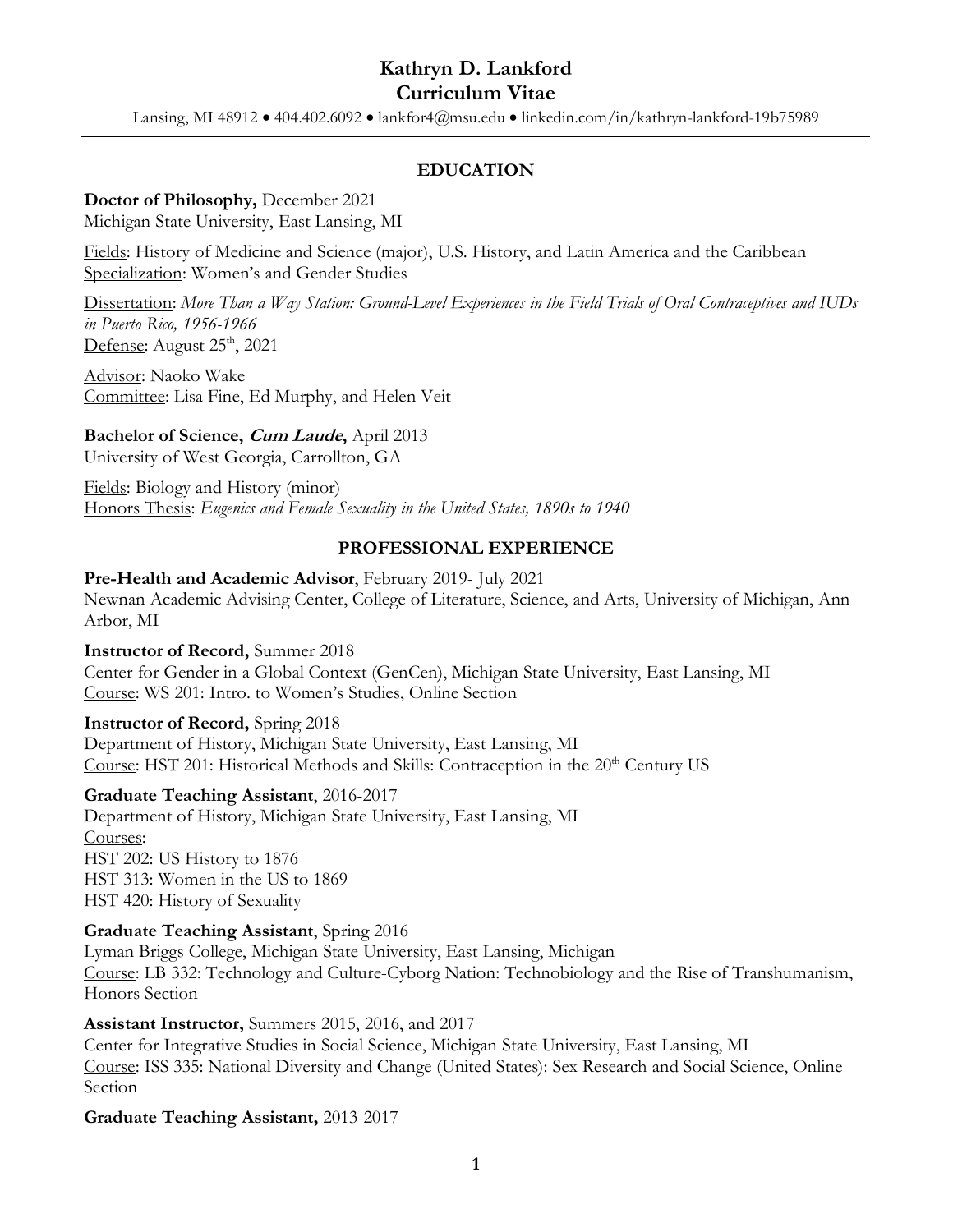Lansing, MI 48912 • 404.402.6092 • lankfor4@msu.edu • linkedin.com/in/kathryn-lankford-19b75989

Center for Integrative Studies in Arts and Humanities, Michigan State University, East Lansing, MI Courses:

IAH 201: U.S. and the World, 1880-Present IAH 203: Latin America and the World IAH 206: Self, Society, and Technology

**Peer Mentor and Research Assistant,** 2011-2013 Mitra Lab, Department of Biology, University of West Georgia, Carrolton, GA

# **Undergraduate Teaching Assistant,** 2010-2011

Department of Biology, University of West Georgia, Carrolton, GA Course: BIOL 1110: Biological Diversity

**Composition and Spanish Tutor,** 2009-2010 EXCEL: Center for Academic Success, University of West Georgia, Carrolton, GA

# **AWARDS, FELLOWSHIPS, AND GRANTS**

**Dissertation Completion Fellowship,** 2018 College of Social Science, Michigan State University

**Graduate Student Research Grant,** 2017 College of Social Science, Michigan State University

**Graduate Student Research Grant,** 2017 Program in Chicano/Latino Studies, Michigan State University

**Harry Brown Graduate Fellowship in American History,** 2016 Department of History, Michigan State University

# **Graduate Research Scholarship,** 2016

Center for Latin American and Caribbean Studies, Michigan State University

**Madison Kuhn Award for Best Pre-Dissertation Research Project in U.S. History**, 2015 Department of History, Michigan State University

# **Seed Research Grant,** 2015

Department of History and College of Social Science, Michigan State University

**Somers Excellence in Teaching Award for Teaching Assistants**, 2015 Center for Integrative Studies in Arts and Humanities, Michigan State University

**Seed Research Grant,** 2014 Department of History and College of Social Science, Michigan State University

**First Place in Aubrey Naylor Undergraduate Student Poster Competition,** 2013 The American Society of Plant Biologists-Southern Section

# **INVITED TALKS**

"Contraceptive Trials in Puerto Rico, 1948-1970s: An Overview," Graduate Student Speaker Series, MSU Center for Latin American and Caribbean Studies, East Lansing, Michigan, March 29<sup>th</sup>, 2017

"Choosing to Test: Dr. A. P. Satterthwaite and the First Birth Control Pill Clinical Trials in Humacao, Puerto Rico," 2016-2017 Bioethics Brown Bag and Webinar Series, MSU Center for Bioethics and Humanities in the Life Sciences, East Lansing, Michigan, October 19<sup>th</sup>, 2016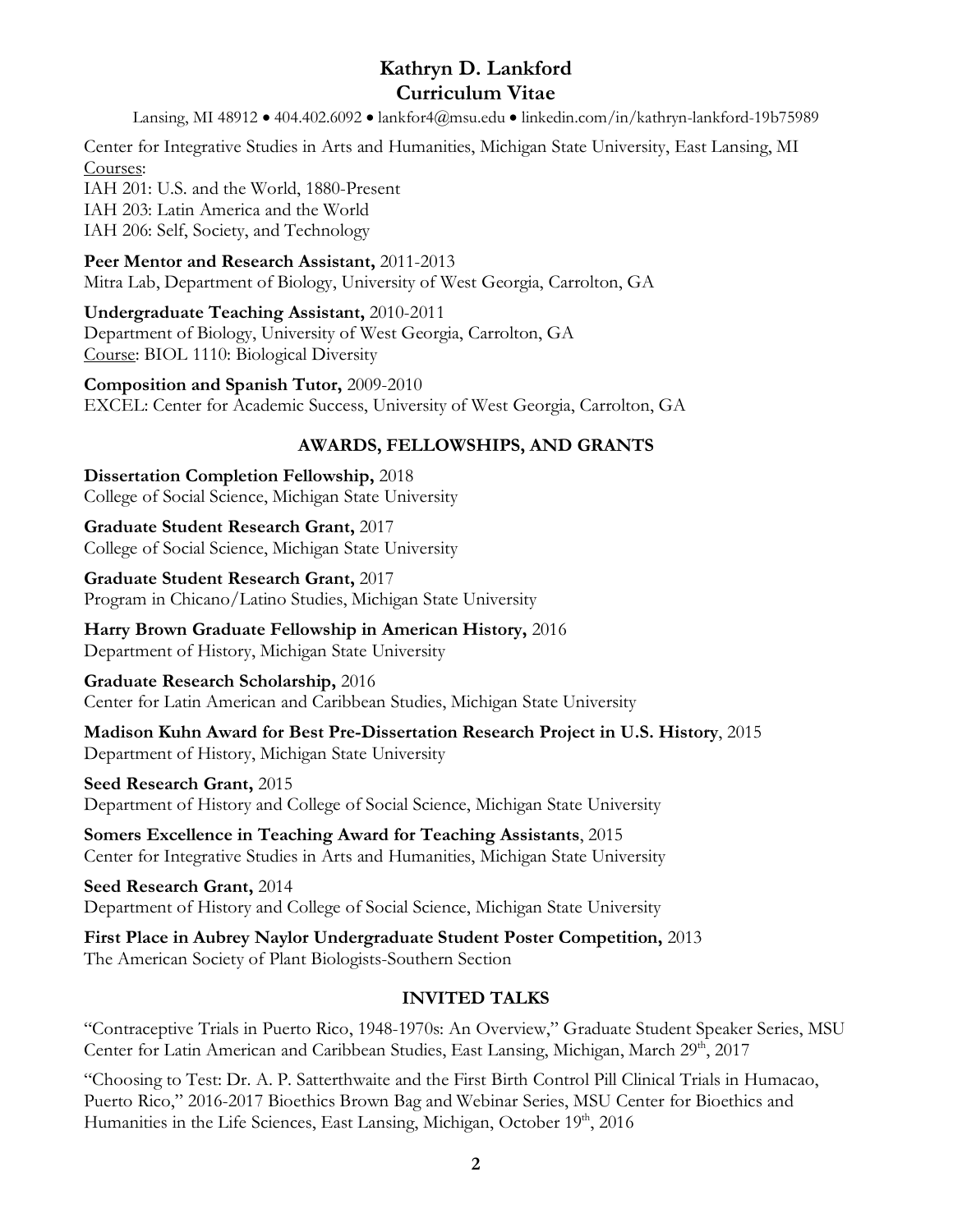Lansing, MI 48912 • 404.402.6092 • lankfor4@msu.edu • linkedin.com/in/kathryn-lankford-19b75989

## **CONFERENCE PRESENTATIONS**

"Personal, Professional, and Political Motivation in the Puerto Rican Clinical Trials of the First Birth Control Pill," 2018 Annual Meeting of the American Association for the History of Medicine, Los Angeles, California, May  $10^{th}$ -13<sup>th</sup>, 2018

"Abject Reproduction, Performed Gender, and the Pill in Puerto Rico, 1952-1967," 2015 National Women's Studies Association (NWSA) Annual Conference: *Precarity*, Milwaukee, Wisconsin, November 12th-15th, 2015

"Who Created the Pill?: Clinical Trials of Enovid and Other Contraceptives in Humacao, Puerto Rico," Knowledge from the Margins: Social Justice and Sustainability Conference, East Lansing, Michigan, Michigan State University, August 18<sup>th</sup>-19<sup>th</sup>, 2015

Kathryn Lankford and Darryel Wilson, "Characterization of two *Chalmydomonas reinhardtii* mutants defective in chlorophyll biosynthesis and photosynthesis under different irradiance conditions," 2013 Annual Meeting of the Southern Section of American Plant Biologist Society, Little Rock, Arkansas, April 7<sup>th</sup>, 2013

## **PUBLICATIONS**

#### **Peer-Reviewed**

Grovenstein, Phillip B, **Kathryn D Lankford**, Darryel A Wilson, Kelsey A Gaston, Surangi Perera, and Mautusi Mitra, "Identification and Molecular Characterization of the Second Chlamydomonas gun4 Mutant, gun4-II," *F1000Research* (July 29), doi:10.12688/f1000research.2-142.v2. 2013

Grovenstein, Phillip B, Darryel A Wilson, Cameron G Lennox, Katherine P Smith, Alisha A Contractor, Jonathan L Mincey, **Kathryn D Lankford**, Jacqueline M Smith, Tashana C Haye, and Mautusi Mitra, "Identification and Molecular Characterization of a Novel Chlamydomonas Reinhardtii Mutant Defective in Chlorophyll Biosynthesis," *F1000Research* (July 29), doi:10.12688/f1000research.2-138.v2. 2013

#### **Review**

Isabel M. Córdova, *Pushing in Silence: Modernizing Puerto Rico and the Medicalization of Childbirth*, *Journal of the History of Medicine and Allied Sciences*, 74, iss. 3 (July 2019): 364-366, doi:10.1093

#### **SERVICE and OUTREACH**

#### **Volunteer Pre-Health Advisor,** 2019 and 2021(virtual)

Major and Minor Expo, College of Literature, Sciences, and Arts, University of Michigan, Ann Arbor, MI

#### **Set-Up and Registration Volunteer,** 2019

Michigan Medical Education Day, Michigan State University, East Lansing, MI

# **Volunteer Tester of Multiple-Mini Interview Questions,** 2019

College of Osteopathic Medicine, Michigan State University, East Lansing, MI

#### **Site Coordinator for Day of Service—Student Academic Affairs of University of Michigan,** 2019 Food Gatherers, Ann Arbor, MI

#### **Panel Chair,** 2017

Migration Without Boundaries: An Interdisciplinary Graduate Student Conference on Migration, Michigan State University, East Lansing, MI

#### **Guest Lecturer,** 2016

"La Malinche and the Conquest of the Aztec Empire in the  $16<sup>th</sup>$  century CE," HST 420: History of Sexuality, Michigan State University, East Lansing, MI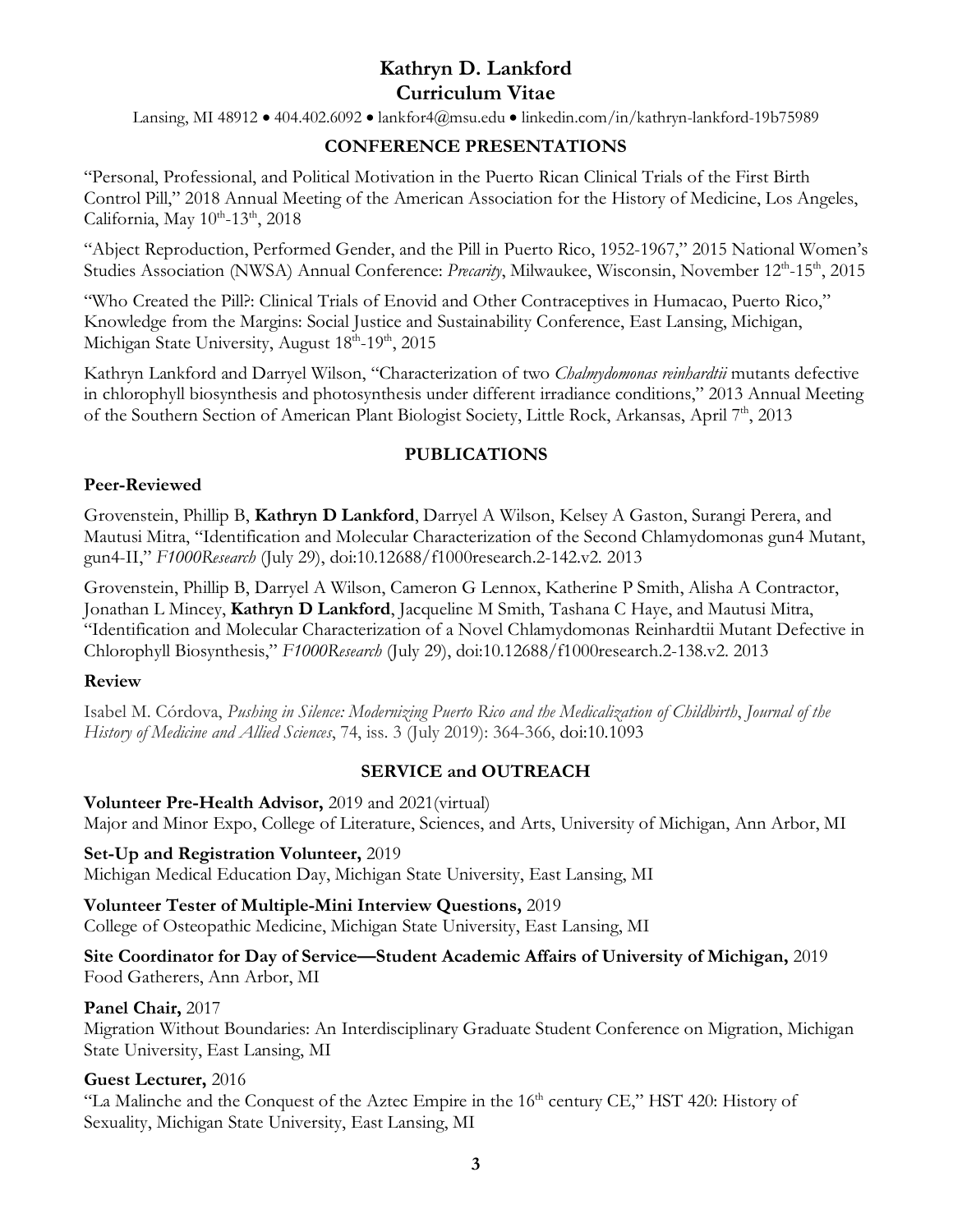Lansing, MI 48912 • 404.402.6092 • lankfor4@msu.edu • linkedin.com/in/kathryn-lankford-19b75989

### **Guest Lecturer,** 2016

"Creating and Negotiating Birth Control: Puerto Rican Women's Experiences with Contraception, 1948- 1970," CLS 201: Intro to Chicano/Latino Studies, Michigan State University, East Lansing, MI

# **Advisor to Undergraduate Organization,** 2016-2018

MSU Students for Choice, Michigan State University, East Lansing, MI

## **Guest Lecturer,** 2015

"More than Heredity: Continuance of Eugenics in U.S. Social Thought during the 1930s," IAH 201: U.S. and the World, Michigan State University, East Lansing, MI

## **Guest Lecturer,** 2015

"Images from the 'Yellow Press': How to Use Primary Sources to Make an Argument," IAH 201: U.S. and the World, Michigan State University, East Lansing, MI

## **Co-Organizer,** 2015-2016

History, Philosophy, and Sociology of Science Graduate and Faculty Reading Group (Later Science and Society), Michigan State University, East Lansing, MI

## **Guest Lecturer,** 2014

"Creating the 1st FDA-Approved Birth Control Pill: An Overview of What's Known," IAH 201: U.S. and the World, Michigan State University, East Lansing, MI

## **Guest Speaker,** 2014

"Clinical Trials of the First FDA-approved oral contraceptive, Enovid" LB 492: Senior Seminar-Health, Sex, and Feminism in the Trans-Pacific World, Michigan State University, East Lansing, MI

#### **Panel Chair,** 2014

Migration Without Boundaries: An Interdisciplinary Graduate Student Conference on Migration, Michigan State University, East Lansing, MI

# **History Department Steward,** 2014-2017

Graduate Employees Union, American Federation of Teachers, AFL-CIO #6196, Michigan State University, East Lansing, MI

# **University Delegate,** 2012

Bi-Annual Convention of Phi Kappa Phi, St. Louis, MO

# **Guest Lecturer,** 2012

"What Goes on in a Molecular Physiology Lab," BIOL 3134: Cell and Molecular Biology, University of West Georgia, Carrollton, GA

#### **Group Leader and Demonstrator,** 2012

College for a Day in STEM Programs, University of West Georgia, Carrollton, GA

# **Group Leader and Demonstrator,** 2011

The Henry and Camille Dreyfus Foundation's "Research Experience via Active Collaboration of High Schools (REACH)" Program, University of West Georgia, Carrollton, GA

#### **Volunteer Student Assistant,** 2010

Course: Senior English, Writing, and Composition, Carrollton High School, Carrollton, GA

# **PROFESSIONAL DEVELOPMENT**

**Admissions Committee Application Review and Deliberation Observer,** 2020 Executive Board of the Admissions Committee, University of Michigan Medical School, Ann Arbor, MI